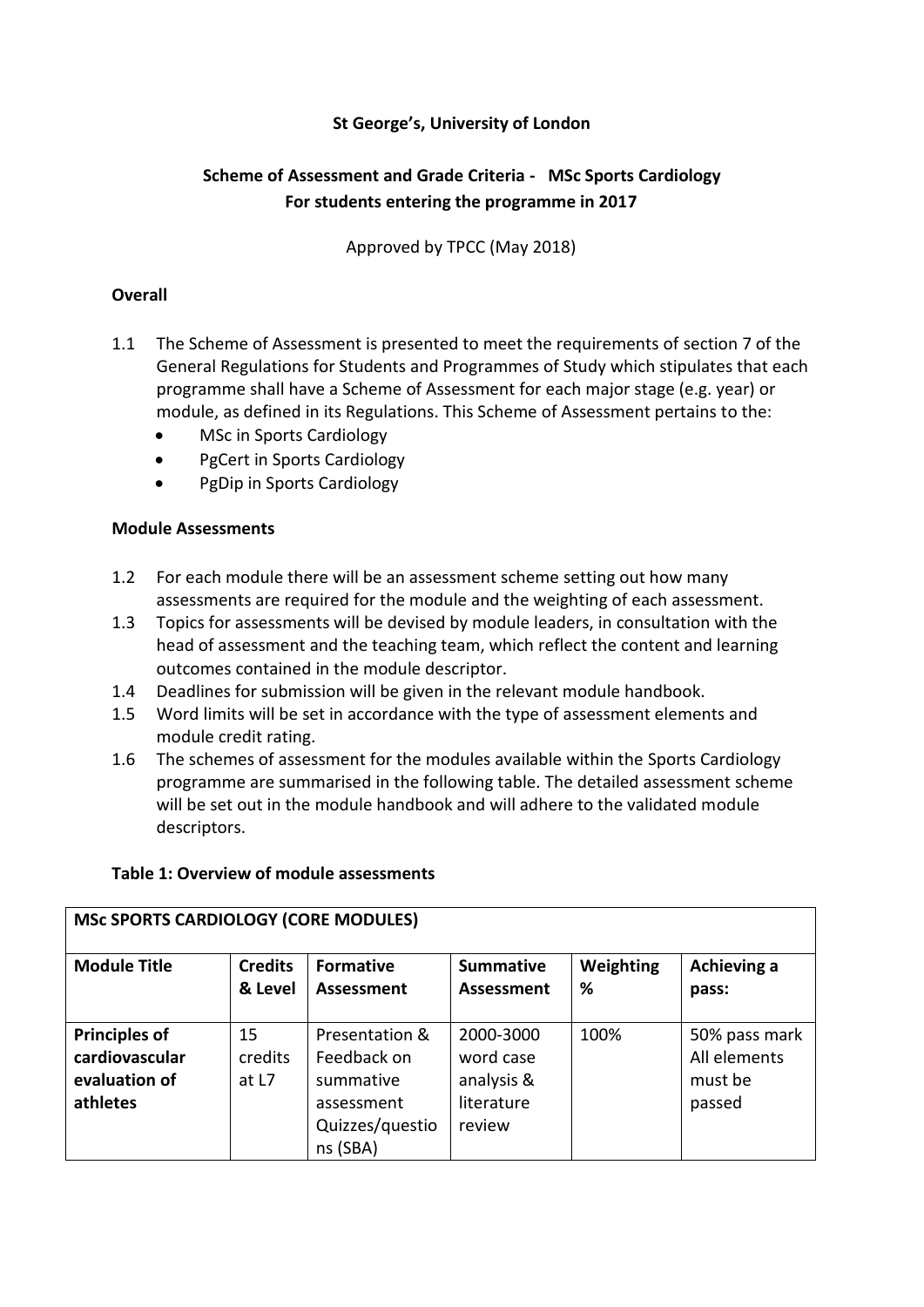| <b>Practice of</b>      | 15      | Presentation &   | Logbook         | Pass/Fail | 50% pass mark |
|-------------------------|---------|------------------|-----------------|-----------|---------------|
| cardiovascular          | credits | Feedback on      |                 |           | All elements  |
| evaluation of           | at L7   | summative        | 1000-2000       | 100%      | must be       |
| athletes                |         | assessment       | word case       |           | passed        |
|                         |         | Quizzes/questio  | analysis        |           |               |
|                         |         | ns (SBA)         |                 |           |               |
|                         |         | Clinical         |                 |           |               |
|                         |         | assessments      |                 |           |               |
|                         |         | (CbD, mini-CEX)  |                 |           |               |
| <b>Principles of</b>    | 15      | Presentation &   | 2000-3000       | 100%      | 50% pass mark |
| cardiovascular          | credits | Feedback on      | word            |           | All elements  |
| screening               | at L7   | summative        | screening       |           | must be       |
|                         |         | assessment       | programme       |           | passed        |
|                         |         | Quizzes/questio  | design          |           |               |
|                         |         | ns (SBA)         |                 |           |               |
| <b>Practice of</b>      | 15      | Presentation &   | Logbook         | Pass/Fail | 50% pass mark |
| cardiovascular          | credits | Feedback on      |                 |           | All elements  |
| screening               | at L7   | summative        | 1000-2000       | 100%      | must be       |
|                         |         | assessment       | word            |           | passed        |
|                         |         | Quizzes/questio  | reflective      |           |               |
|                         |         | ns (SBA)         | essay           |           |               |
|                         |         | Clinical         |                 |           |               |
|                         |         | assessments      |                 |           |               |
|                         |         | (CbD, mini-CEX)  |                 |           |               |
| Cardiovascular          | 15      | Presentation &   | 2000-3000       | 100%      | 50% pass mark |
| anatomy and             | credits | Feedback on      | word            |           | All elements  |
| physiology              | at L7   | summative        | literature      |           | must be       |
|                         |         | assessment       | review          |           | passed        |
|                         |         | Quizzes/questio  |                 |           |               |
|                         |         | ns (SBA)         |                 |           |               |
| Cardiac                 | 15      | Feedback on      | 2000-3000       | 100%      | 50% pass mark |
| rehabilitation of       | credits | draft of         | word cardiac    |           | All elements  |
| athletes and            | at L7   | literature       | rehabilitation  |           | must be       |
| patients with           |         | review           | programme       |           | passed        |
| cardiac disorders       |         | Online           | critique or     |           |               |
|                         |         | quizzes/questio  | design          |           |               |
|                         |         | ns               |                 |           |               |
| <b>Research methods</b> | 15      | Feedback on      | Research        | 100%      | 50% pass mark |
|                         | credits | summative        | protocol        |           | All elements  |
|                         | at L7   | assessment       |                 |           | must be       |
|                         |         |                  |                 |           | passed        |
|                         |         |                  |                 |           |               |
| <b>Research project</b> | 60      | Feedback on      | 10000-15000     | 100%      | 50% pass mark |
|                         | credits | drafts of report | word report     |           | All elements  |
|                         | at L7   |                  | in the style of |           | must be       |
|                         |         |                  | a scientific    |           | passed        |
|                         |         |                  | paper           |           |               |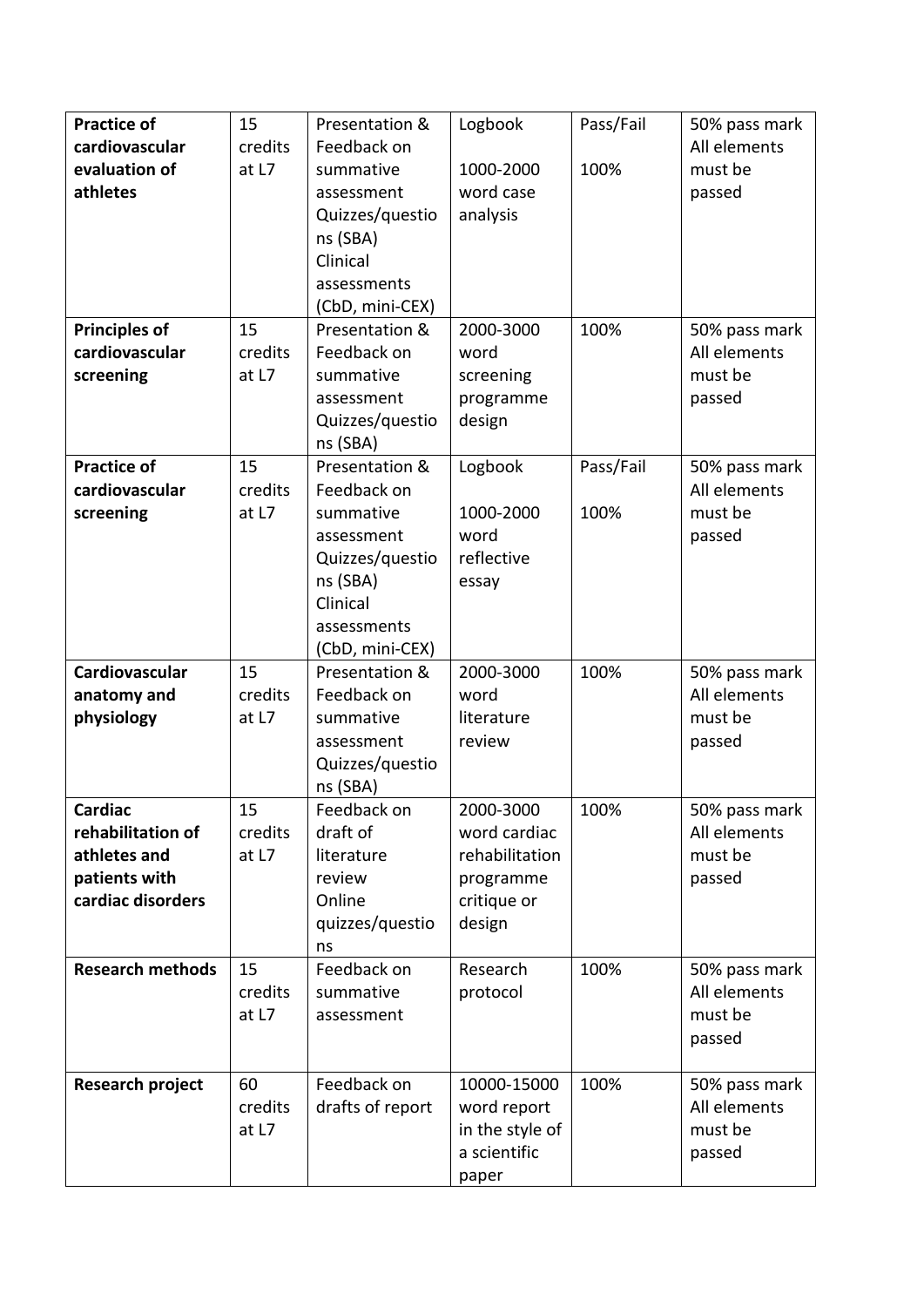| <b>Emergency</b>           | 15      | Feedback on      | 2000-3000      | 100% | 50% pass mark |
|----------------------------|---------|------------------|----------------|------|---------------|
| response planning          | credits | draft of         | word           |      | All elements  |
|                            | at L7   | literature       | reflective     |      | must be       |
|                            |         | review           | essay and      |      | passed        |
|                            |         | Online           | critique or    |      |               |
|                            |         | quizzes/questio  | design of      |      |               |
|                            |         | ns               | emergency      |      |               |
|                            |         | Immediate Care   | response       |      |               |
|                            |         | in Sport         | plan           |      |               |
|                            |         | qualification    |                |      |               |
| <b>Advanced</b>            | 15      | Online           | 1500-2500      | 100% | 50% pass      |
| <b>Management and</b>      | credits | quizzes/questio  | word clinical  |      |               |
| <b>Genomics of</b>         | at L7   | ns               | case study     |      |               |
| <b>Inherited Cardiac</b>   |         | Feedback on      |                |      |               |
| <b>Conditions</b>          |         | draft case study |                |      |               |
| <b>Ethical, Legal and</b>  | 15      | Short written    | Timed          | 50%  | 50% pass mark |
| <b>Social Perspectives</b> | credits | piece to give    | written exam   |      | All elements  |
| on Genomic                 | at L7   | experience of    | (SBA, SAQ,     |      | must be       |
| <b>Medicine</b>            |         | constructing an  | essay)         | 50%  | passed        |
|                            |         | ethical          | 1500 word      |      |               |
|                            |         | argument (with   | case analysis  |      |               |
|                            |         | feedback)        |                |      |               |
| <b>Counselling skills</b>  | 15      | Feedback on      | Participation  | 50%  | 50% pass mark |
| for genomics               | credits | role play and    | in a           |      | All elements  |
|                            | at L7   | from group       | communicati    |      | must be       |
|                            |         | discussions      | on skills role |      | passed        |
|                            |         |                  | play           |      |               |
|                            |         |                  | Development    | 50%  |               |
|                            |         |                  | of resource    |      |               |
|                            |         |                  | material       |      |               |

# **Coursework assignments**

1.7 Coursework assignments will be marked out of 100 with the significance given below:

| 70-100 | А  | Excellent    |
|--------|----|--------------|
| 65-69  | B+ | Very good    |
| 60-64  | B  | Good         |
| 55-59  | C+ | Satisfactory |
| 54-50  | C  | Pass         |
| 40-49  | D  | Fail         |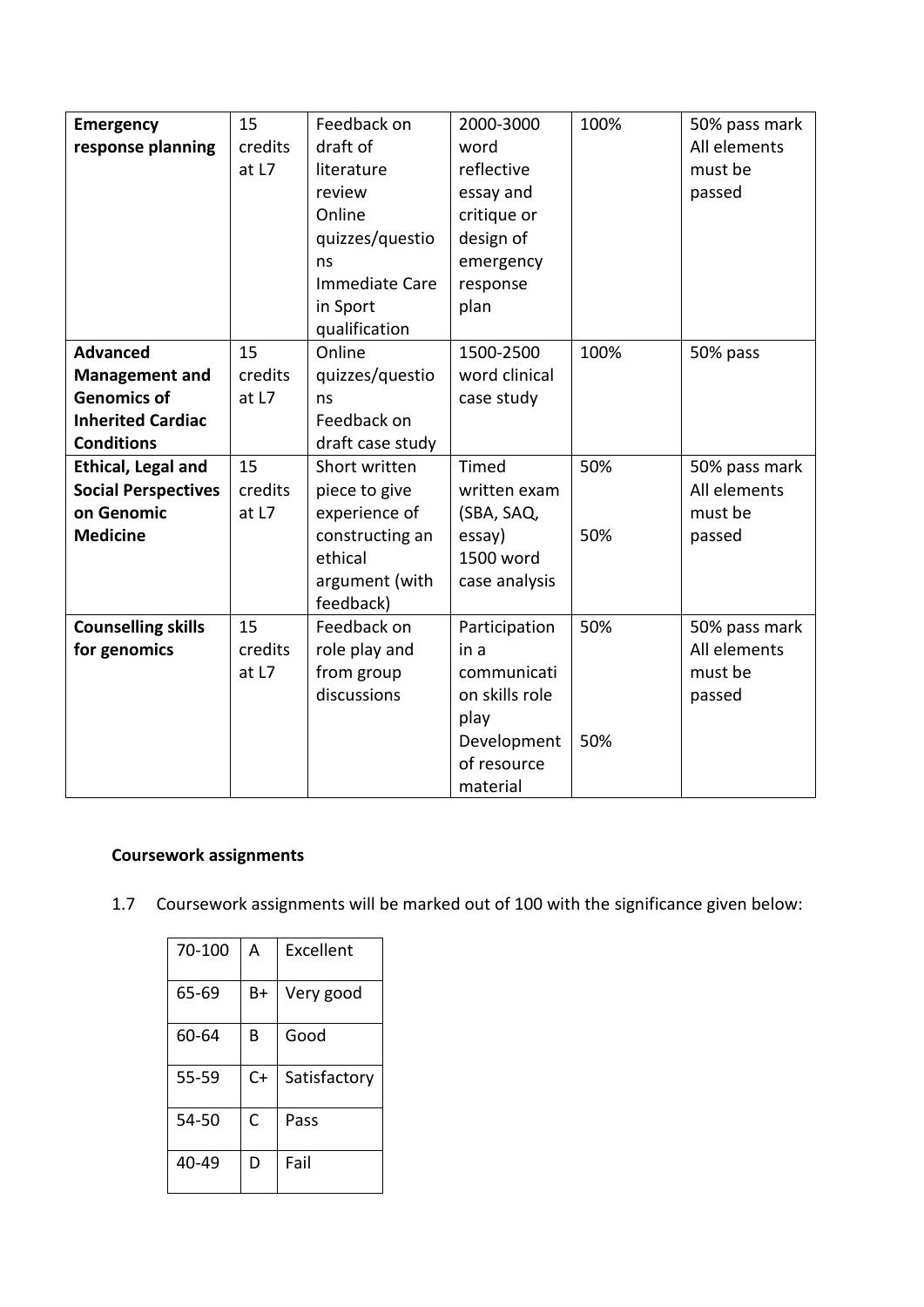|  | Serious fail |
|--|--------------|
|  |              |

Zero marks will be awarded where plagiarism or other academic dishonesty is demonstrated, and for non-submission or non-attendance.

Students who submit work after the authorised extension deadline will be given a zero for that attempt.

1.8 The percentage marks for individual module assessments will be weighted according to the formula given in the module handbooks to give a single percentage mark for the module. Candidates must pass each element of the module assessments independently. The final module mark will be calculated from the numeric marks awarded as per the weightings described in Table 1.

#### **Assessment Criteria and marking schemes**

- 1.9 Detailed Assessment Criteria explaining how different levels of achievement by students will be rewarded through the allocation of marks will by developed by the course team and made available to internal and external examiners.
- 1.10 Marking schemes explaining how marks are allocated to each piece of assessed work (for a question, a group of questions or a section in an examination paper or presentation) will be developed by the course team and made available to internal and external examiners.

#### **Internal moderation**

1.11 The head of assessment, in collaboration with individual module leaders, will oversee internal moderation for quality assurance purposes. Arrangements for internal moderation will comply with requirements of General Regulation 11.7 which stipulates that written assessments, whether conducted under supervised or unsupervised conditions, shall be marked in detail by one Internal Examiner or Assessor, with at least one other Internal Examiner or Assessor having an overview of the work submitted for assessment.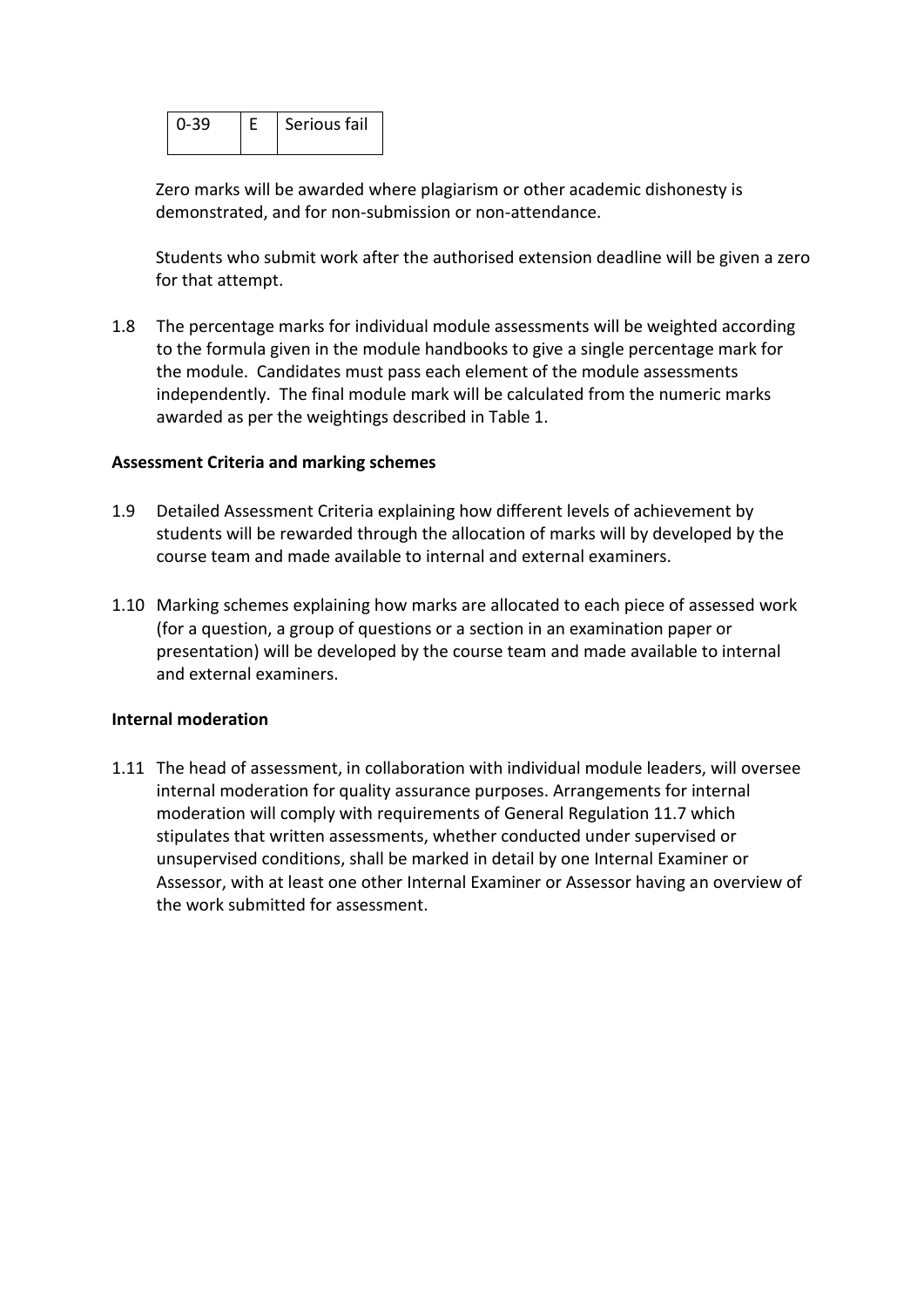- 1.12 Module assignments will normally be blind marked independently by two examiners who will then compare their marks and arrive at an agreed mark. To safeguard consistency, assessments for modules delivered outside SGUL (international partners) will be marked by one examiner appointed by the partner who delivers the module and one from SGUL. Both first, second and agreed marks should be recorded on the mark sheet. Where an agreed mark cannot be reached, the head of assessment will be asked to moderate. The head of assessment may seek an additional opinion from another member of staff with suitable expertise, or from a member of the Exam Board.
- 1.13 Following internal moderation, candidates who receive a mark of >50% for an assignment will pass the assignment.
- 1.14 Candidates who receive a mark of <49% will fail the assignment and will be given a deadline for resubmission, normally four weeks after receiving the fail mark. Extended resubmission times may be allowed for introductory modules, in order to allow more detailed feedback and remediation as appropriate. Marks for any module that involves a resubmission or resit will be capped overall at 50%. External examiners will be asked to review both attempts before marks are confirmed by the Board of Examiners.

#### **Re-entry to assessments**

- 1.15 A student will, as of right, be permitted one re-entry for all failed assessment components. Failure at reassessment may lead to a student's registration on the programme of study being terminated. The reassessment will normally be by the same method as at the first attempt. In all cases, students who have to resubmit work or retake an examination will have the module marks capped at a bare pass (50% for all modules). The Chair of the relevant Exam Board will make this adjustment.
- 1.16 For the second attempt assessment must normally be resubmitted within four weeks of receiving an initial fail mark.

# **Progression**

1.17 There are no progression points with the MSc in Sports Cardiology. Notwithstanding the absence of progression points, the Board of Examiners will determine at the end of the year whether a part-time student's progress in the preceding year's assessments is sufficient to permit continuation of study to the subsequent year of the course. Where assignments are outstanding due to agreed extensions, continuation of study within the subsequent year would be contingent on passing the assignment at the agreed revised deadline.

# **Research Project**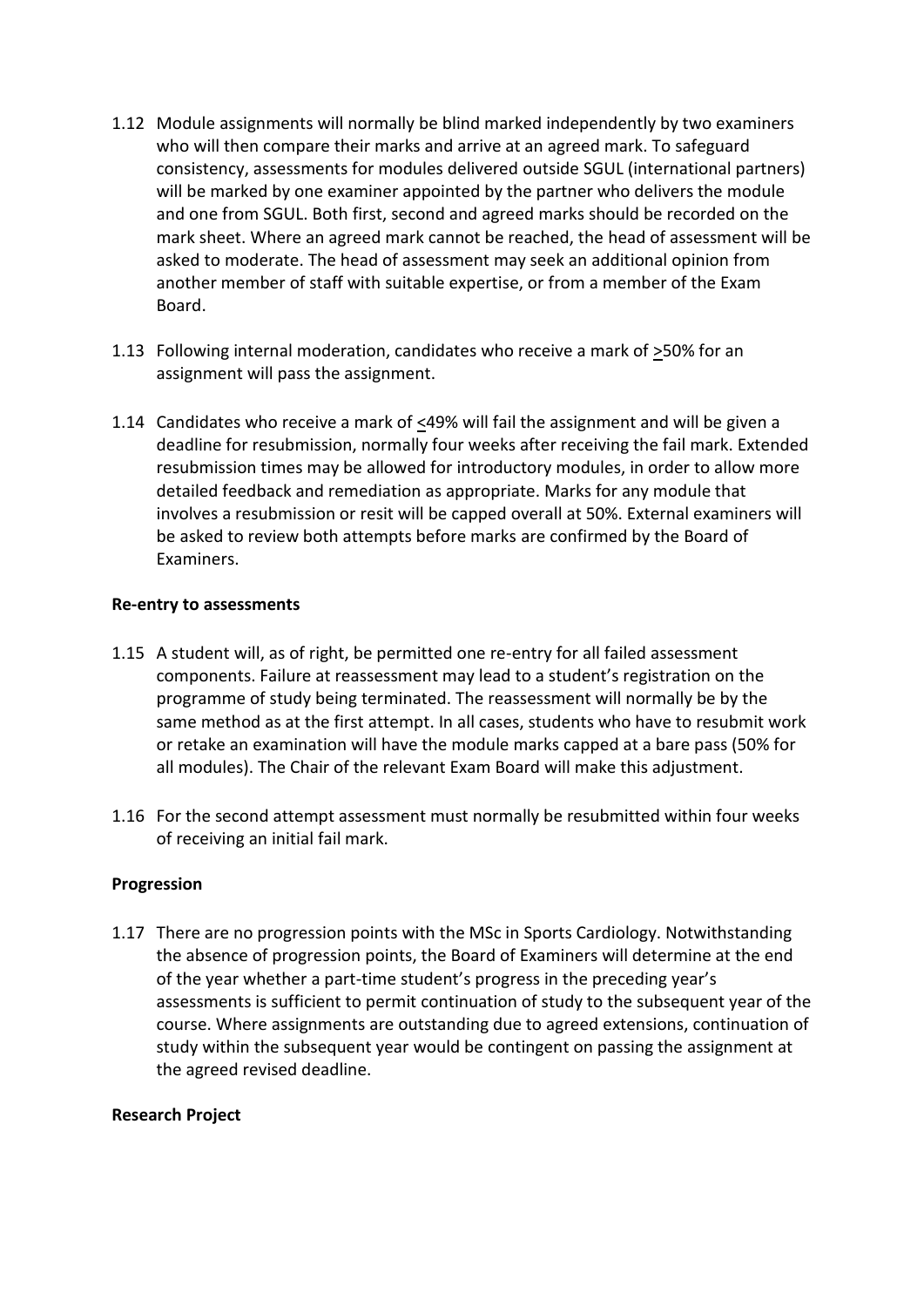- 1.18 Candidates will submit a research dissertation in the form of a scientific report. They will be allocated an individual supervisor to enable them to progress the work. The topic of study should be approved by the Research Project module leads.
- 1.19 The dissertation will be limited to a maximum of 15,000 words. Deadlines for submission will be given in the module handbook. Candidates who miss this submission date will normally be required to wait until the next examination cycle before receiving a mark for the project.
- 1.20 Research Projects will be marked by two markers. Markers will mark the work independently. If the marks allocated are within a band of 9, marks will then be averaged to give the final mark. If the marks are further apart than this, or if one mark is a pass and the other a fail, markers will be required to discuss their marks to see if they can agree on a mark. Where an agreed mark cannot be reached, the head of assessment will be asked to moderate. The head of assessment may seek an additional opinion from another member of staff with suitable expertise, or from a member of the Exam Board.
- 1.21 The examiners shall award a mark out of 100 with the significance as follows:

| 70-100   | А  | Excellent    |
|----------|----|--------------|
| 65-69    | Β+ | Very good    |
| 60-64    | В  | Good         |
| 55-59    | C+ | Satisfactory |
| 50-54    | C  | Pass         |
| 40-49    | D  | Fail         |
| $0 - 39$ | E  | Serious fail |

Zero marks will be awarded where plagiarism or other academic dishonesty is demonstrated, and for non-submission.

1.22 Candidates who achieve a mark of >50% will be deemed to have passed the Research Project.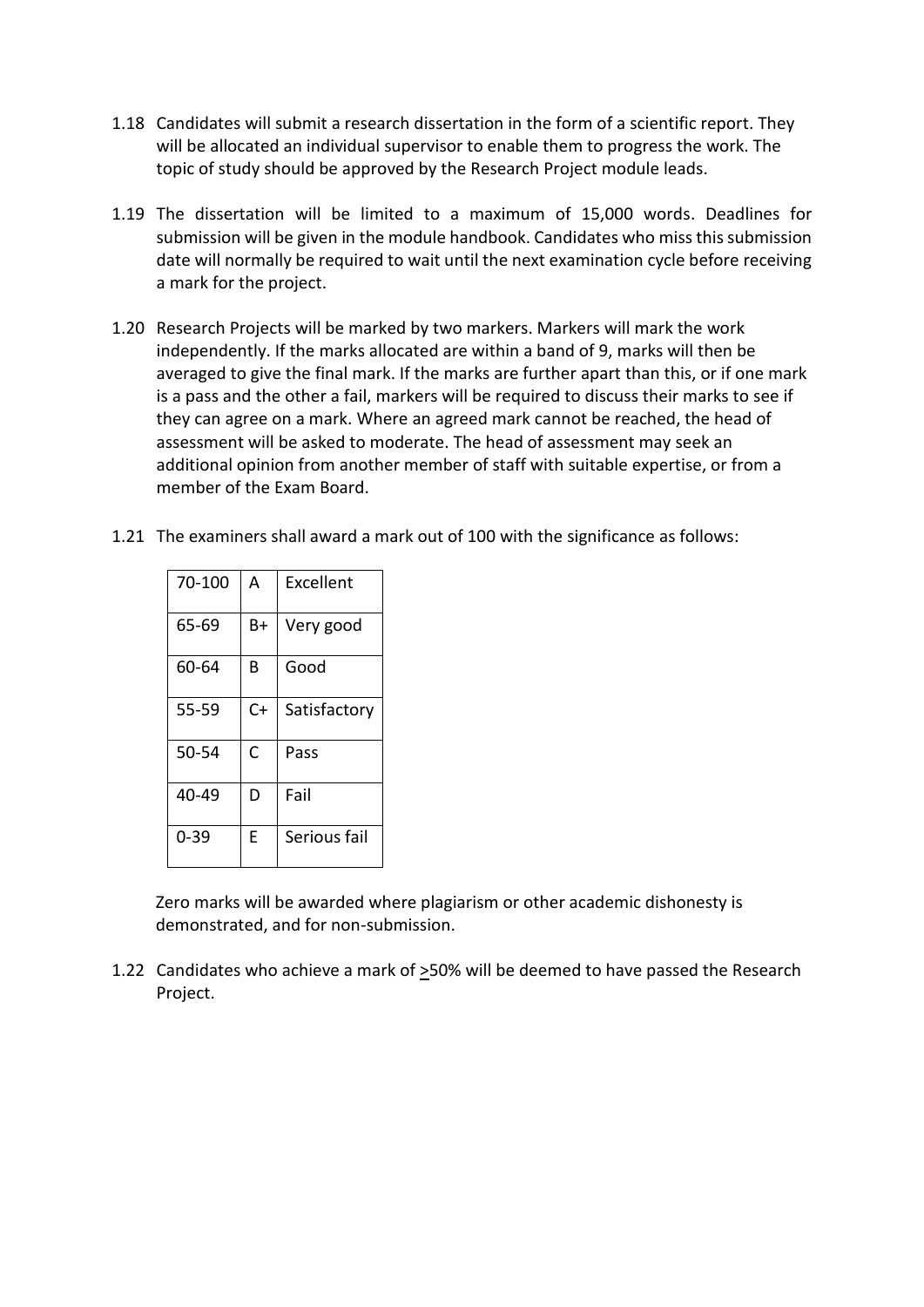- 8.8 The Board of Examiners may determine that any pass mark agreed should be subject to specific amendments to be made within a given time period (normally four weeks and not longer than twelve weeks) of receiving notification of this requirement.
- 8.9 Candidates who achieve a mark of  $\leq$ 49% at first attempt will fail the Research Project. Such candidates will normally be required to re-submit the following year. The Board of Examiners shall determine whether the project may be re-written to address any shortcomings or whether a new project is required for the re-submission. The Board of Examiners may also determine who should act as supervisor for the re-submission. Marks for re-submissions will be capped at 50%.

#### **External examiners**

1.23 At least one external examiner shall be appointed to the MSc in Sports Cardiology. The external examiner(s) shall be invited to participate in the setting of assessments and shall have the right to inspect any assessment material for the MSc. The detailed duties of external examiners are set out in the Quality Manual.

#### **Board of Examiners**

1.24 There shall be a Board of Examiners constituted in accordance with the General Regulations for Students and Programmes of Study.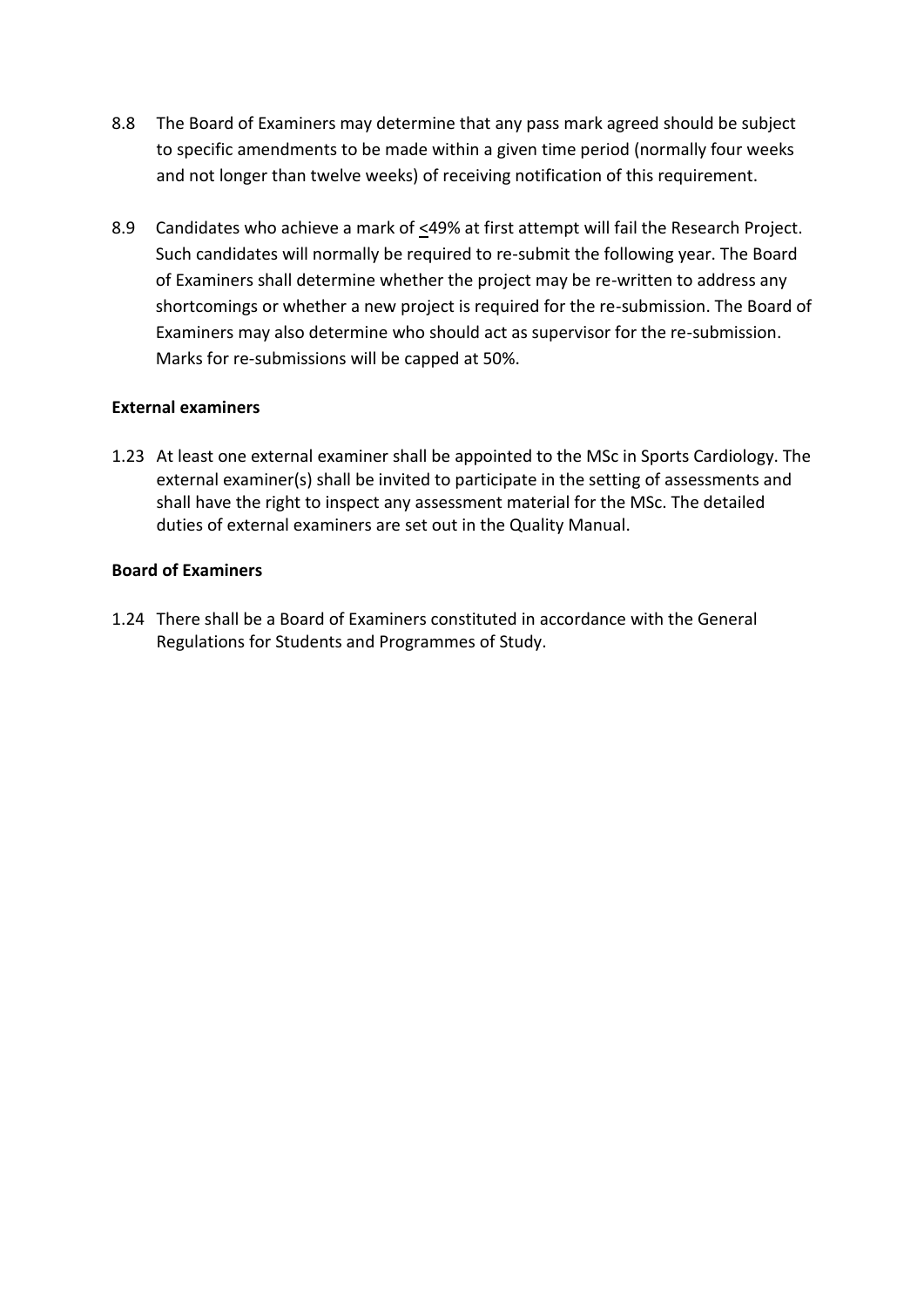#### **Determination of Final Degree Mark**

- 1.25 The final percentage marks obtained for the 120 credits from taught module assessments weighted for credit value, and the weighted Research Project mark worth 60 credits will be added together and divided by 12 to arrive at a final degree mark for the MSc. Marks will be calculated to one decimal place, 0.5 being rounded up.
- 1.26 Candidates who achieve a final degree mark of 49.5-59.4% and pass the required combination of core and elective modules and pass the Research Project will pass the degree.
- 1.27 Candidates who achieve a final degree mark of 59.5-69.4% and pass the required combination of core and elective modules and pass the Research Project will pass the degree with merit.
- 1.28 Candidates who achieve a final degree mark of ≥69.5% and pass the required combination of core and elective modules and pass the Research Project will pass the degree with distinction. Such candidates will normally be expected to pass each component at first attempt.
- 1.29 Candidates who successfully pass all core modules but achieve a final degree mark of ≤49.4% will fail the degree but may be awarded a Postgraduate Diploma in Sports Cardiology or Postgraduate Certificate in Sports Cardiology if they fulfil the conditions for these awards (see 12 and 13 below).
- 11.6 Candidates who fail a core module (taking into account second attempts) will fail the degree but may be awarded a Postgraduate Certificate in Sports Cardiology if they fulfil the conditions for this awards (see 13 below).

# **Determination of Final Diploma Mark**

- 1.30 The Final Diploma Mark will be calculated by adding together the final marks for the core and elective modules weighted according to credit value. The total will then be divided by 8. Marks will be calculated to one decimal place, 0.5 being rounded up.
- 1.31 Candidates who achieve a final diploma mark of 49.5-69.4% will pass the Postgraduate Diploma.
- 1.32 Candidates who achieve a final diploma mark of ≥69.5% will pass the Postgraduate Diploma with distinction.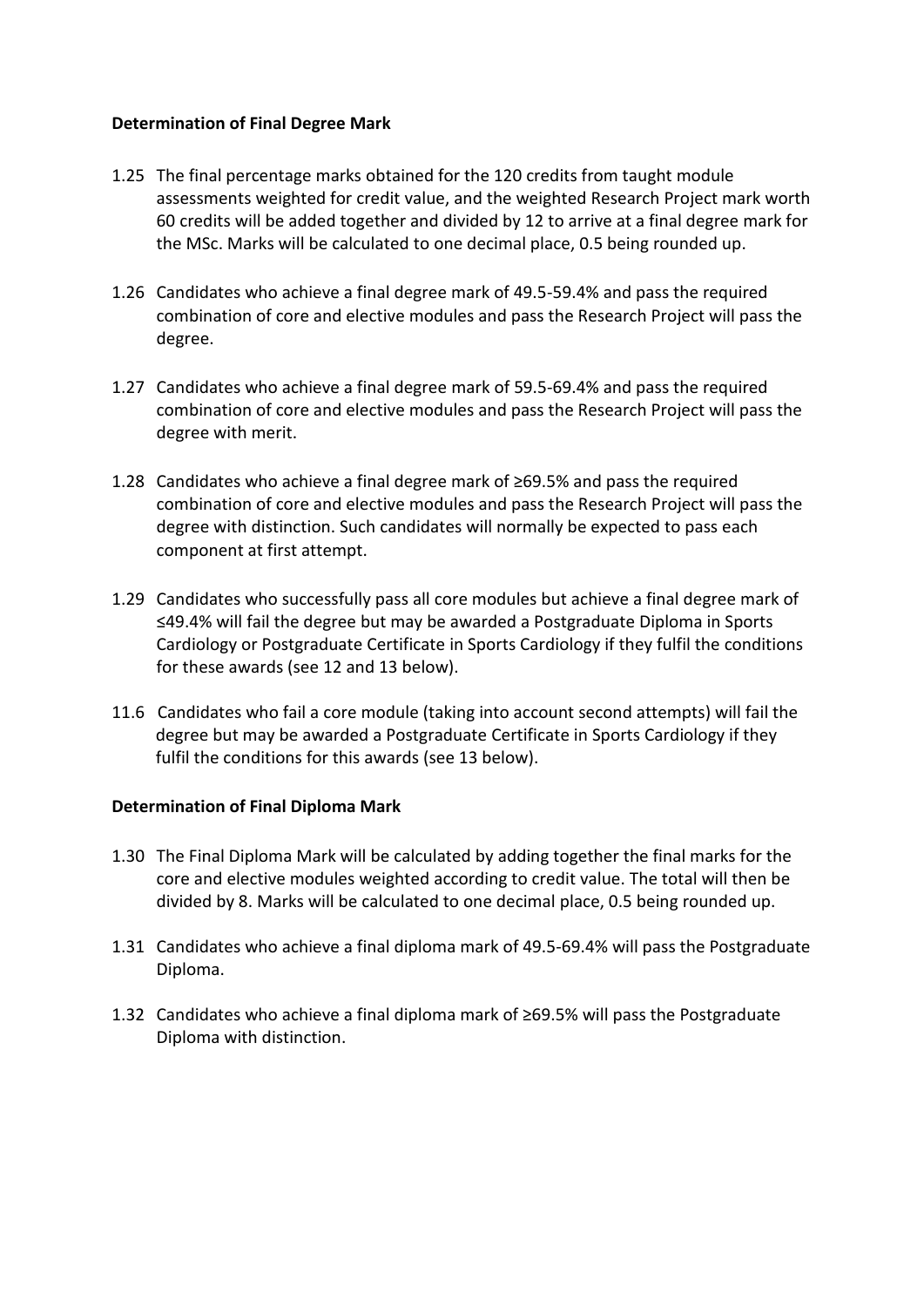- 1.33 Candidates who have successfully passed all the core modules but have achieved a final diploma mark of ≤49.4% will fail the Diploma but may be awarded a Postgraduate Certificate in Sports Cardiology if they fulfil the conditions for this award (see 13 below).
- 1.34 Candidates who fail a core module (taking into account second attempts) will fail the degree but may be awarded a Postgraduate Certificate in Sports Cardiology if they fulfil the conditions for this award (see 13 below).

# **Determination of Final Certificate Mark**

- 1.35 The Postgraduate Certificate will be awarded without merit or distinction to candidates who successfully pass the required modules to the value of 60 credits. The Final Certificate Mark will be calculated by adding together the marks for 60 credits achieved, weighted for credit value and dividing by 4. Marks will be calculated to one decimal place, 0.5 being rounded up.
- 1.36 Candidates who achieve a final certificate mark of ≥49.5% will pass the Postgraduate Certificate.
- 1.37 Candidates who fail a module (taking into account second attempts) or achieve a final certificate mark of ≤49.4% will fail the Postgraduate Certificate and will be issued with a transcript detailed the credits that have been accumulated.

# **Recognition of Accredited Prior Learning**

1.38 Due to the novel nature of the MSc in Sports Cardiology, which is the first postgraduate qualification in the field of Sports Cardiology, internationally, the team does not anticipate to receive RPL claims based on prior study at other UK universities. Experiential learning claims based on the knowledge and skills acquired in clinical practice may be possible in the future. Based on these considerations, the course team has decided to delay the introduction of an RPL process until the programme is well established.

#### **Awards**

1.39 Candidates for the award of MSc in Sports Cardiology must obtain a total of 180 credits at level 7 by achieving a pass in the following modules:

Core modules (105 credits):

- Principles of cardiovascular evaluation of athletes (15 credits)
- Practice of cardiovascular evaluation of athletes (15 credits)
- Principles of cardiovascular screening (15 credits)
- Practice of cardiovascular screening (15 credits)
- Cardiovascular anatomy and physiology (15 credits)
- Cardiac rehabilitation (15 credits)